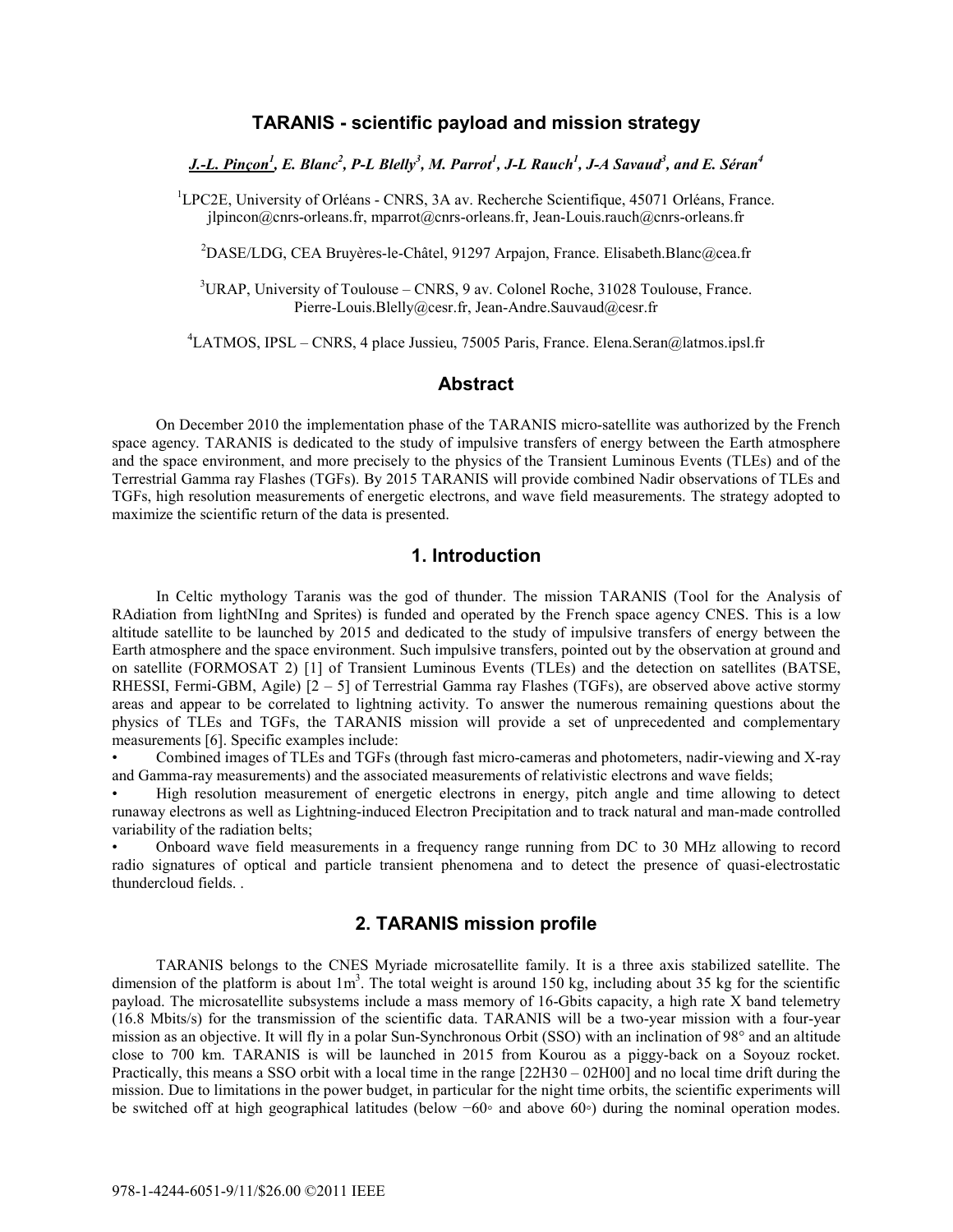However, this limitation will have almost no impact regarding the coverage of regions where lightning activity is strong and therefore where the probability of observations of TLEs or/and TGFs is high. To allow the comparison with ground based measurements the absolute time accuracy onboard will be less than 1ms. The spacecraft pointing accuracy is such that TLEs and lightning will be localized with an error equal or less than 5 km. Due to the available mass memory and X band telemetry, 4 GByte of data will be downloaded per day. The emphasis is put on synchronized observations of TLEs and TGF (Event Mode). Data will be transmitted to the ground at least twice per day. The TARANIS mission Centre will be developed and operated by the Laboratoire de Physique et Chimie de l'Espace et de l'Environnement (LPC2E).

## **3. TARANIS scientific objectives**

 TARANIS aims at providing a sufficiently complete package of novel instrumentation to answer specific questions raised by the many ground-based campaigns to observe TLEs, and by the highly successful FORMOSAT 2 and RHESSI missions. The science objectives of the TARANIS mission are into three broad categories:

• Advance physical understanding of the links between TLEs and TGFs, in their source regions, and the environmental conditions (lightning activity, variations in the thermal plasma, occurrence of extensive atmospheric showers, etc);

• Identify the generation mechanisms for TLEs and TGFs and, in particular, the particle and wave field events which are involved in the generation processes or which are produced by the generation processes;

• Evaluate the potential effects of TLEs, TGFs, and bursts of precipitated and accelerated electrons (in particular lightning induced electron precipitation and runaway electron beams) on the Earth atmosphere or on the radiation belts.

To achieve these scientific objectives, the questions to be addressed are:

- 1. TLEs and TGFs observations
- 2. Environmental conditions
- 3. Energy transfer between the radiation belts and the Atmosphere
- 4. Generation mechanisms for TLEs, TGFs, and runaway electron beams
- 5. Effect on the Atmosphere and on the global electric circuit

# **4. TARANIS scientific payload and accommodation**

 The instruments of the scientific payload required to achieve the scientific objectives of the TARANIS are described in Table 1 and their accommodation onboard the spacecraft is given by Figure 1.

|                | <b>Instrument</b>                                                                                                                    | PI, organizations                                      |
|----------------|--------------------------------------------------------------------------------------------------------------------------------------|--------------------------------------------------------|
| MCP:           | lightning micro-camera<br><b>TLE micro-camera</b><br><b>4 Photometers</b>                                                            | PI: E. Blanc, CEA/LDG $(F)$ + Hokkaido Univ. (J)       |
| <b>XGRE:</b>   | $3 X and \gamma$ detectors<br>- Photons : $[20 \text{keV} - 10 \text{MeV}]$<br>- Relativistic e-: $[1 \text{ MeV} - 10 \text{ MeV}]$ | PI: P-L. Blelly, IRAP $(F)$ + APC $(F)$                |
| <b>IDEE:</b>   | 2 e detectors: $[70 \text{keV} - 4 \text{MeV}]$                                                                                      | PI: J-A. Sauvaud, IRAP $(F)$ + Prague Univ. $(Cz)$     |
| <b>IMM:</b>    | triaxial search coil: $[5Hz - 20kHz]$<br>search coil $MF: [10kHz - 1MHz]$<br>zero plus whistler detector                             | PI: J-L. Pinçon, LPC2E (F) + Stanford Univ. (USA)      |
| <b>IME-BF:</b> | LF-E antenna : $[DC - 1MHz]$<br><b>Ion probe</b>                                                                                     | PI: E. Seran, LATMOS (F) + GSFC (USA)                  |
| <b>IME-HF:</b> | $HF-E$ antenna: $[100kHz - 35MHz]$                                                                                                   | PI: J-L. Rauch, LPC2E $(F)$ + Prague Univ., IAP $(Cz)$ |
| <b>MEXIC:</b>  | Power/Management of the payload                                                                                                      | PI: M. Parrot, $LPC2E$ (F) + SRC (PI)                  |

Table 1: scientific payload of TARANIS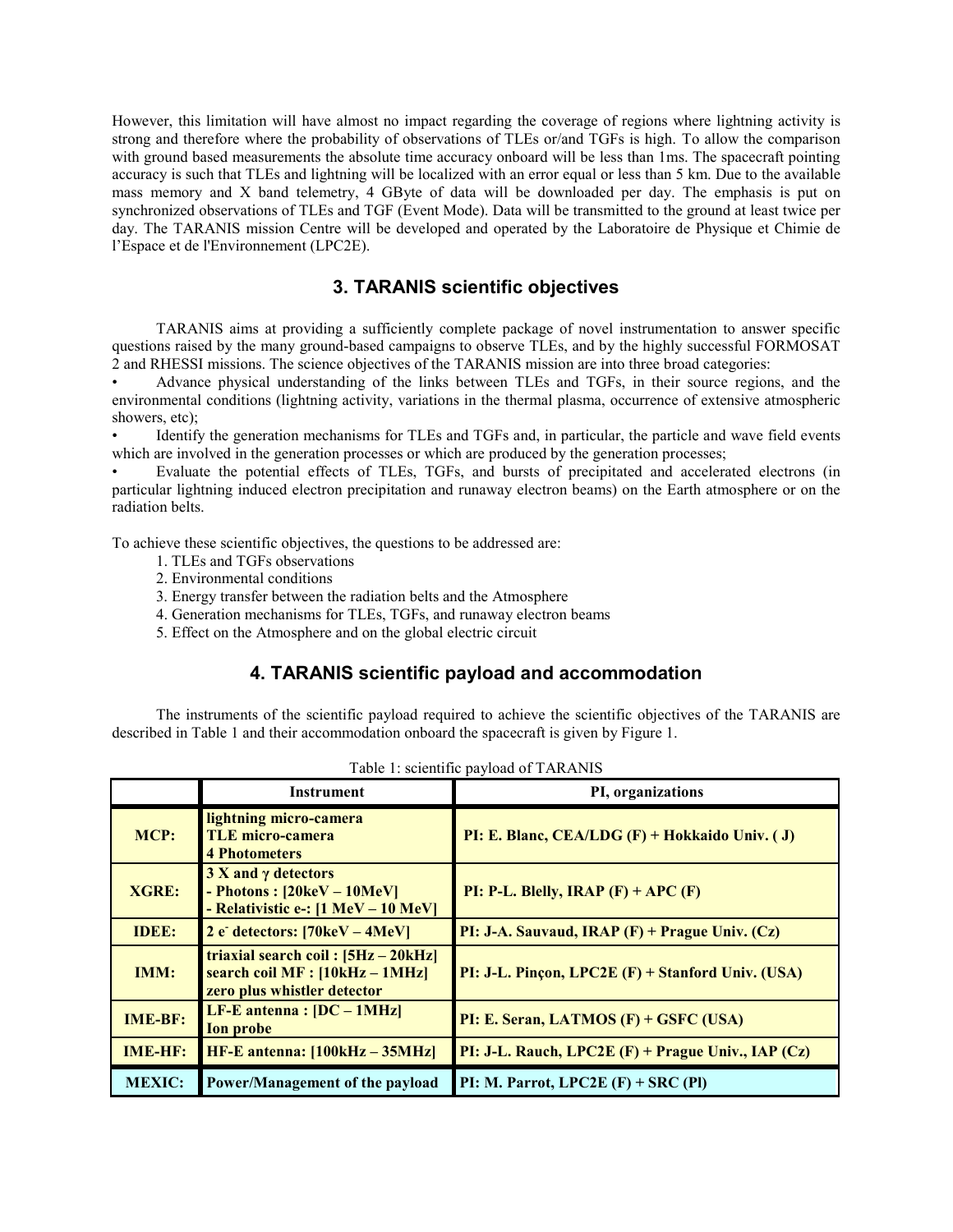

Figure 1. Scientific payload accommodation onboard TARANIS

### **4. TARANIS strategy**

 To maximize the scientific return of the data collected by TARANIS, the scientific payload is operated as a single instrument. The strategy adopted is twofold: a continuous monitoring of low resolution optical, field and particle data is performed and transmitted (the survey mode). Under alert, all TARANIS instrument analyzers will initiate a synchronized high resolution data mode (the event mode). Each analyzer includes memory to store high resolution data for a time interval including the event detection time.

The Event data are on-board recorded on triggering alerts only. The alert signals will be generated by the photometers (MCP-PH), the gamma detectors (XGRE), the electron detectors (IDEE), or the HF wave sensor (IME-HF). All the event management is made by MEXIC. To identify an electromagnetic signature associated with TGFs and TLEs, the parent lightning, a possible relationship between TGFs and TLEs, or an associated relativistic runaway electron beam, it is mandatory to collect simultaneously high resolution data from all TARANIS instruments. The relative time accuracy between TARANIS instruments will be less than 10 ns, allowing meaningful intercomparison of the data sets. To allow the comparison with ground based and balloon measurements the absolute time accuracy onboard will be less than 1 ms. The available onboard mass memory and telemetry available are such that up to about 2 GB of high-resolution data (event mode) will be downloaded per day.

### **5. Conclusion**

 The physics of thunderstorm effects on atmosphere-ionosphere coupling is a research domain that involves a large, multidisciplinary, and very active scientific community from many countries. By 2005, the scientific payload of TARANIS and the data measurement strategy adopted for the project will provide the scientific community with all the necessary inputs to solve the remaining issues about the physics of TLEs and TGFs.

### **6. References**

1. A.. B. Chen, C. L. Kuo, Y. J. Lee, H. T. Su, R. R. Hsu, J. L. Chem, H. U. Frey, S. B. Mende, Y. Takahashi, H. Fukunishi, Y. S. Chang, T. Y. Liu, and L. C. Lee, Global distributions and occurrence rates of transient luminous events, J. Geophys. Res., Vol. 113, A08306, doi: 10.1029/2008JA013101, 2008.